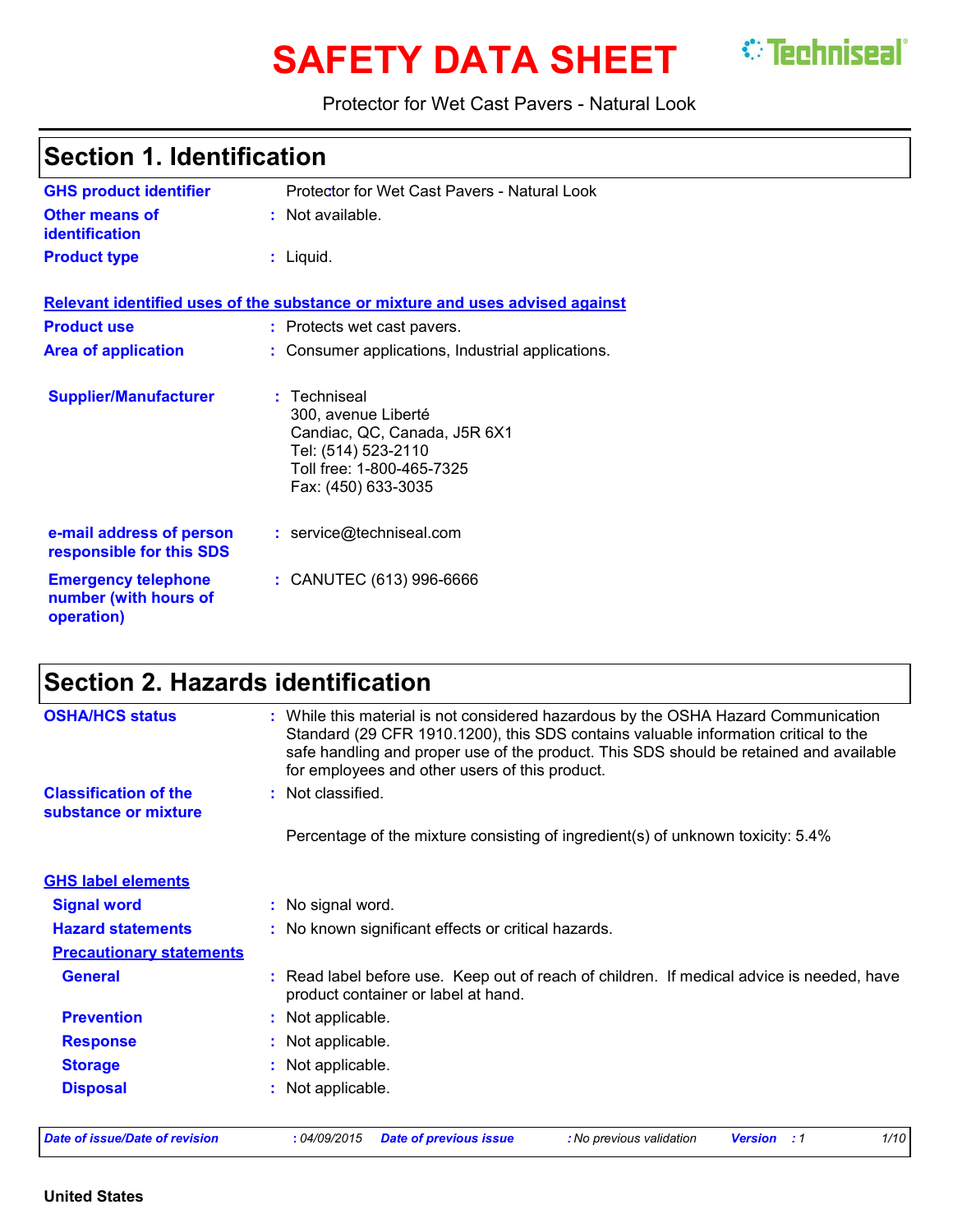## **Section 2. Hazards identification**

**Hazards not otherwise classified**

**:** None known.

## **Section 3. Composition/information on ingredients**

| Substance/mixture     | : Mixture        |
|-----------------------|------------------|
| <b>Other means of</b> | : Not available. |
| <b>identification</b> |                  |

#### **CAS number/other identifiers**

| <b>CAS number</b>   | : Not applicable. |
|---------------------|-------------------|
| <b>Product code</b> | : Not available.  |

Any concentration shown as a range is to protect confidentiality or is due to batch variation.

**There are no ingredients present which, within the current knowledge of the supplier and in the concentrations applicable, are classified as hazardous to health and hence require reporting in this section.**

### **Section 4. First aid measures**

#### **Description of necessary first aid measures**

| <b>Eye contact</b>  | : Immediately flush eyes with plenty of water, occasionally lifting the upper and lower<br>eyelids. Check for and remove any contact lenses. Get medical attention if irritation<br>occurs.                                                                                                                                                            |
|---------------------|--------------------------------------------------------------------------------------------------------------------------------------------------------------------------------------------------------------------------------------------------------------------------------------------------------------------------------------------------------|
| <b>Inhalation</b>   | : Remove victim to fresh air and keep at rest in a position comfortable for breathing. Get<br>medical attention if symptoms occur.                                                                                                                                                                                                                     |
| <b>Skin contact</b> | : Flush contaminated skin with plenty of water. Remove contaminated clothing and shoes.<br>Get medical attention if symptoms occur.                                                                                                                                                                                                                    |
| <b>Ingestion</b>    | : Wash out mouth with water. Remove victim to fresh air and keep at rest in a position<br>comfortable for breathing. If material has been swallowed and the exposed person is<br>conscious, give small quantities of water to drink. Do not induce vomiting unless<br>directed to do so by medical personnel. Get medical attention if symptoms occur. |

| <b>Most important symptoms/effects, acute and delayed</b> |                                                                                                                                |
|-----------------------------------------------------------|--------------------------------------------------------------------------------------------------------------------------------|
| <b>Potential acute health effects</b>                     |                                                                                                                                |
| <b>Eye contact</b>                                        | : No known significant effects or critical hazards.                                                                            |
| <b>Inhalation</b>                                         | : No known significant effects or critical hazards.                                                                            |
| <b>Skin contact</b>                                       | : No known significant effects or critical hazards.                                                                            |
| <b>Ingestion</b>                                          | : No known significant effects or critical hazards.                                                                            |
| <b>Over-exposure signs/symptoms</b>                       |                                                                                                                                |
| Eye contact                                               | : No specific data.                                                                                                            |
| <b>Inhalation</b>                                         | : No specific data.                                                                                                            |
| <b>Skin contact</b>                                       | : No specific data.                                                                                                            |
| <b>Ingestion</b>                                          | : No specific data.                                                                                                            |
|                                                           | Indication of immediate medical attention and special treatment needed, if necessary                                           |
| <b>Notes to physician</b>                                 | : Treat symptomatically. Contact poison treatment specialist immediately if large<br>quantities have been ingested or inhaled. |
| <b>Specific treatments</b>                                | : No specific treatment.                                                                                                       |
| <b>Protection of first-aiders</b>                         | : No action shall be taken involving any personal risk or without suitable training.                                           |
| <b>Date of issue/Date of revision</b>                     | 2/10<br>:04/09/2015<br><b>Date of previous issue</b><br>: No previous validation<br>Version<br>: 1                             |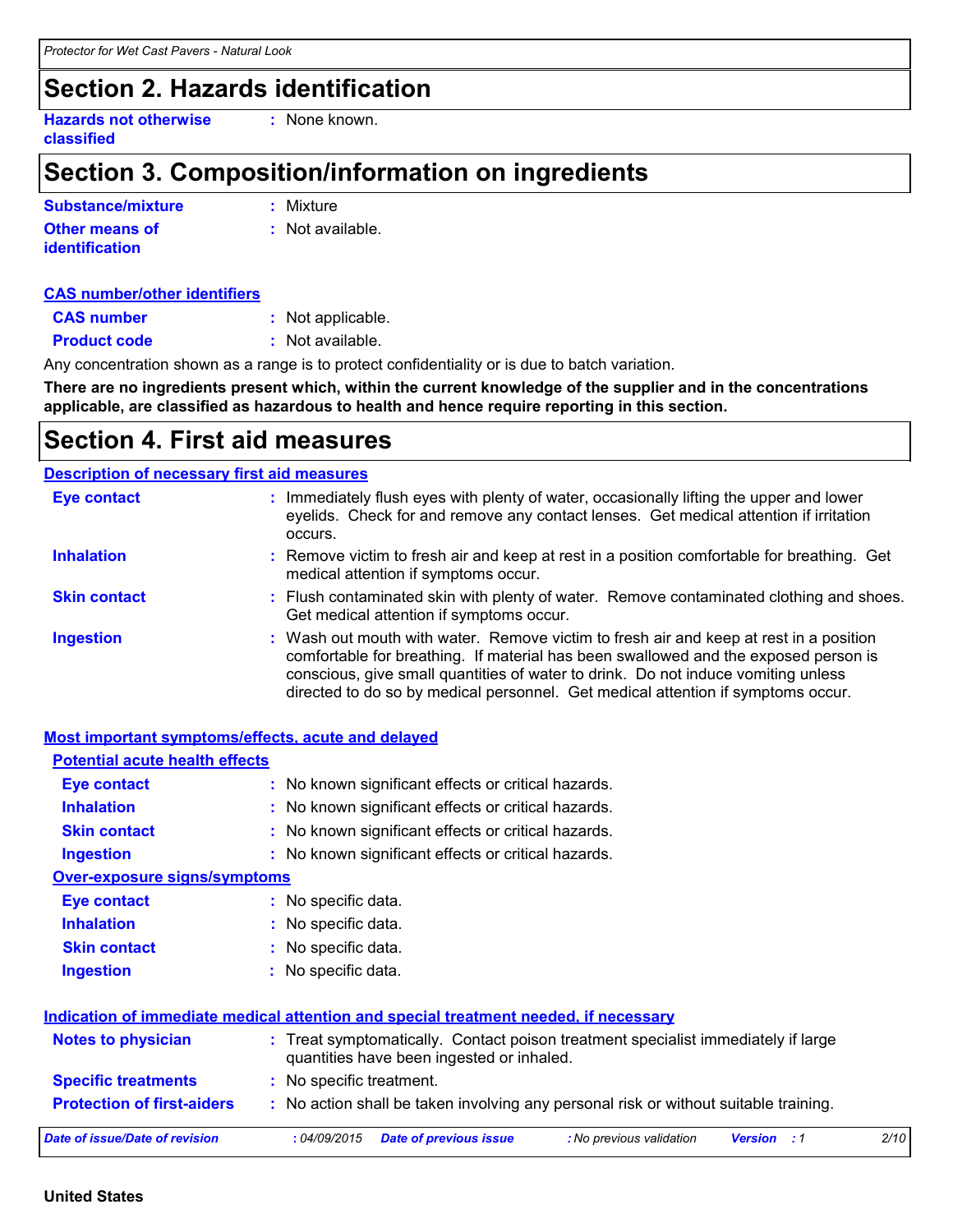## **Section 4. First aid measures**

**See toxicological information (Section 11)**

### **Section 5. Fire-fighting measures**

| <b>Extinguishing media</b>                               |                                                                                                                                                                                                     |
|----------------------------------------------------------|-----------------------------------------------------------------------------------------------------------------------------------------------------------------------------------------------------|
| <b>Suitable extinguishing</b><br>media                   | : Use dry chemical, $CO2$ , water spray (fog) or foam.                                                                                                                                              |
| <b>Unsuitable extinguishing</b><br>media                 | : Do not use water jet.                                                                                                                                                                             |
| <b>Specific hazards arising</b><br>from the chemical     | : In a fire or if heated, a pressure increase will occur and the container may burst.                                                                                                               |
| <b>Hazardous thermal</b><br>decomposition products       | : Decomposition products may include the following materials:<br>carbon dioxide<br>carbon monoxide                                                                                                  |
| <b>Special protective actions</b><br>for fire-fighters   | : Promptly isolate the scene by removing all persons from the vicinity of the incident if<br>there is a fire. No action shall be taken involving any personal risk or without suitable<br>training. |
| <b>Special protective</b><br>equipment for fire-fighters | : Fire-fighters should wear appropriate protective equipment and self-contained breathing<br>apparatus (SCBA) with a full face-piece operated in positive pressure mode.                            |
| <b>Remark</b>                                            | : May be combustible at high temperature.                                                                                                                                                           |

## **Section 6. Accidental release measures**

|                                                              | <b>Personal precautions, protective equipment and emergency procedures</b>                                                                                                                                                                                                                                                                                                                                                                                                                                                                                                                 |
|--------------------------------------------------------------|--------------------------------------------------------------------------------------------------------------------------------------------------------------------------------------------------------------------------------------------------------------------------------------------------------------------------------------------------------------------------------------------------------------------------------------------------------------------------------------------------------------------------------------------------------------------------------------------|
| For non-emergency<br>personnel                               | : No action shall be taken involving any personal risk or without suitable training.<br>Evacuate surrounding areas. Keep unnecessary and unprotected personnel from<br>entering. Do not touch or walk through spilled material. Put on appropriate personal<br>protective equipment.                                                                                                                                                                                                                                                                                                       |
| For emergency responders                                     | If specialised clothing is required to deal with the spillage, take note of any information in<br>÷<br>Section 8 on suitable and unsuitable materials. See also the information in "For non-<br>emergency personnel".                                                                                                                                                                                                                                                                                                                                                                      |
| <b>Environmental precautions</b>                             | : Avoid dispersal of spilled material and runoff and contact with soil, waterways, drains<br>and sewers. Inform the relevant authorities if the product has caused environmental<br>pollution (sewers, waterways, soil or air).                                                                                                                                                                                                                                                                                                                                                            |
| <b>Methods and materials for containment and cleaning up</b> |                                                                                                                                                                                                                                                                                                                                                                                                                                                                                                                                                                                            |
| <b>Small spill</b>                                           | : Stop leak if without risk. Move containers from spill area. Dilute with water and mop up<br>if water-soluble. Alternatively, or if water-insoluble, absorb with an inert dry material and<br>place in an appropriate waste disposal container. Dispose of via a licensed waste<br>disposal contractor.                                                                                                                                                                                                                                                                                   |
| <b>Large spill</b>                                           | : Stop leak if without risk. Move containers from spill area. Prevent entry into sewers,<br>water courses, basements or confined areas. Wash spillages into an effluent treatment<br>plant or proceed as follows. Contain and collect spillage with non-combustible,<br>absorbent material e.g. sand, earth, vermiculite or diatomaceous earth and place in<br>container for disposal according to local regulations (see Section 13). Dispose of via a<br>licensed waste disposal contractor. Note: see Section 1 for emergency contact<br>information and Section 13 for waste disposal. |
| <b>Date of issue/Date of revision</b>                        | 3/10<br>:04/09/2015<br><b>Date of previous issue</b><br>: No previous validation<br><b>Version</b> : 1                                                                                                                                                                                                                                                                                                                                                                                                                                                                                     |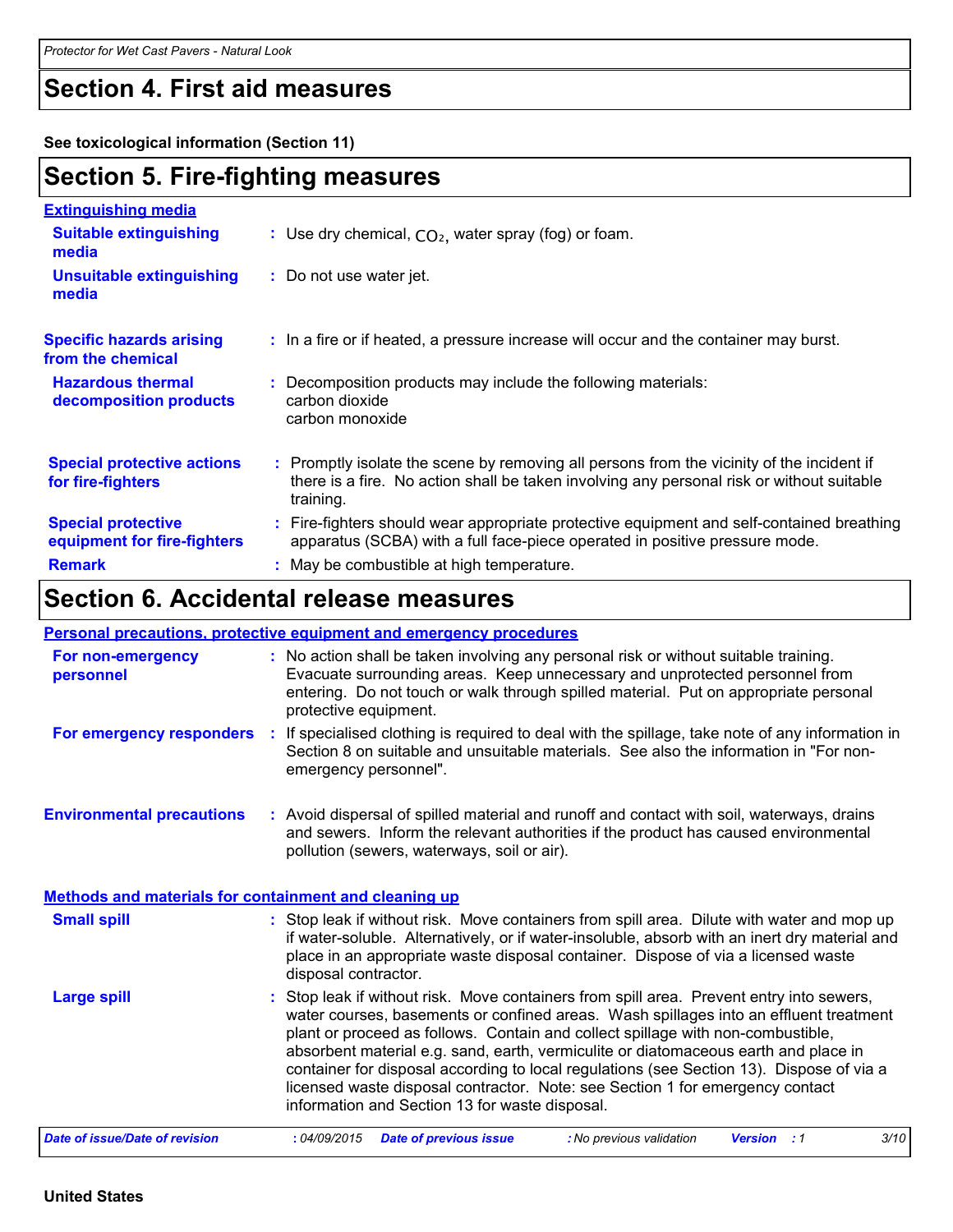## **Section 7. Handling and storage**

| <b>Precautions for safe handling</b>                                      |                                                                                                                                                                                                                                                                                                                                                                                                                                                                                                                                                                                                |
|---------------------------------------------------------------------------|------------------------------------------------------------------------------------------------------------------------------------------------------------------------------------------------------------------------------------------------------------------------------------------------------------------------------------------------------------------------------------------------------------------------------------------------------------------------------------------------------------------------------------------------------------------------------------------------|
| <b>Protective measures</b>                                                | : Put on appropriate personal protective equipment (see Section 8).                                                                                                                                                                                                                                                                                                                                                                                                                                                                                                                            |
| <b>Advice on general</b><br>occupational hygiene                          | Eating, drinking and smoking should be prohibited in areas where this material is<br>handled, stored and processed. Workers should wash hands and face before eating,<br>drinking and smoking. Remove contaminated clothing and protective equipment before<br>entering eating areas. See also Section 8 for additional information on hygiene<br>measures.                                                                                                                                                                                                                                    |
| <b>Conditions for safe storage,</b><br>including any<br>incompatibilities | Do not store below the following temperature: $15^{\circ}$ C (59 $^{\circ}$ F). Store in accordance with<br>local regulations. Store in original container protected from direct sunlight in a dry, cool<br>and well-ventilated area, away from incompatible materials (see Section 10) and food<br>and drink. Keep container tightly closed and sealed until ready for use. Containers that<br>have been opened must be carefully resealed and kept upright to prevent leakage. Do<br>not store in unlabeled containers. Use appropriate containment to avoid environmental<br>contamination. |

## **Section 8. Exposure controls/personal protection**

#### **Control parameters**

None.

| <b>Appropriate engineering</b><br><b>controls</b> | : Good general ventilation should be sufficient to control worker exposure to airborne<br>contaminants.                                                                                                                                                                                                                                                                                           |  |  |  |
|---------------------------------------------------|---------------------------------------------------------------------------------------------------------------------------------------------------------------------------------------------------------------------------------------------------------------------------------------------------------------------------------------------------------------------------------------------------|--|--|--|
| <b>Environmental exposure</b><br><b>controls</b>  | : Emissions from ventilation or work process equipment should be checked to ensure they<br>comply with the requirements of environmental protection legislation. In some cases,<br>fume scrubbers, filters or engineering modifications to the process equipment will be<br>necessary to reduce emissions to acceptable levels.                                                                   |  |  |  |
| <b>Individual protection measures</b>             |                                                                                                                                                                                                                                                                                                                                                                                                   |  |  |  |
| <b>Hygiene measures</b>                           | : Wash hands, forearms and face thoroughly after handling chemical products, before<br>eating, smoking and using the lavatory and at the end of the working period.<br>Appropriate techniques should be used to remove potentially contaminated clothing.<br>Wash contaminated clothing before reusing. Ensure that eyewash stations and safety<br>showers are close to the workstation location. |  |  |  |
| <b>Eye/face protection</b>                        | : Safety eyewear complying with an approved standard should be used when a risk<br>assessment indicates this is necessary to avoid exposure to liquid splashes, mists,<br>gases or dusts. If contact is possible, the following protection should be worn, unless<br>the assessment indicates a higher degree of protection: safety glasses with side-shields.<br>Recommended: Safety glasses.    |  |  |  |
| <b>Skin protection</b>                            |                                                                                                                                                                                                                                                                                                                                                                                                   |  |  |  |
| <b>Hand protection</b>                            | : Chemical-resistant, impervious gloves complying with an approved standard should be<br>worn at all times when handling chemical products if a risk assessment indicates this is<br>necessary. > 8 hours (breakthrough time): Recommended: Natural rubber (latex).                                                                                                                               |  |  |  |
| <b>Body protection</b>                            | : Personal protective equipment for the body should be selected based on the task being<br>performed and the risks involved and should be approved by a specialist before<br>handling this product. Recommended: Lab coat.                                                                                                                                                                        |  |  |  |
| <b>Other skin protection</b>                      | : Appropriate footwear and any additional skin protection measures should be selected<br>based on the task being performed and the risks involved and should be approved by a<br>specialist before handling this product.                                                                                                                                                                         |  |  |  |
| <b>Date of issue/Date of revision</b>             | 4/10<br>:04/09/2015<br><b>Date of previous issue</b><br>: No previous validation<br><b>Version</b> : 1                                                                                                                                                                                                                                                                                            |  |  |  |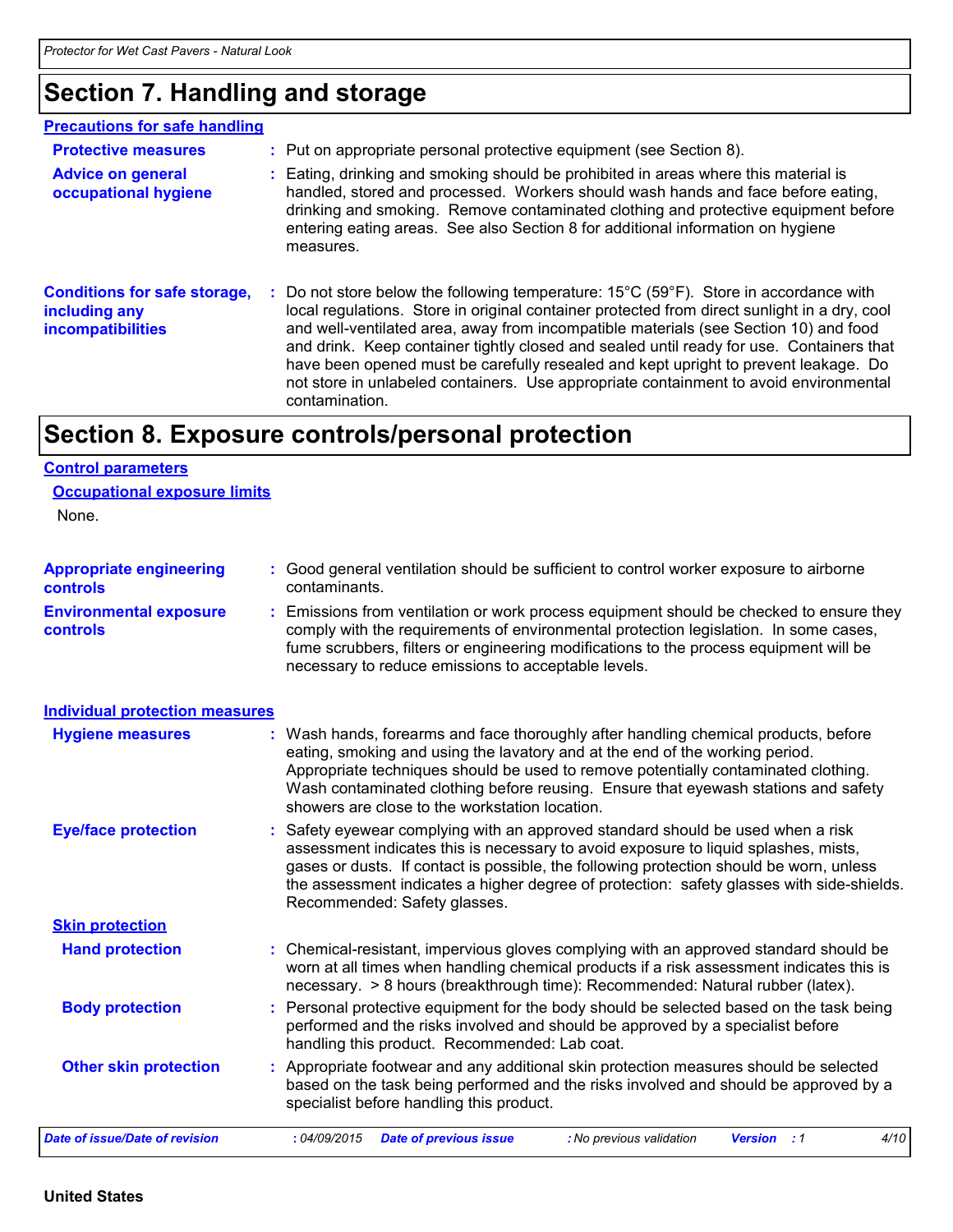### **Section 8. Exposure controls/personal protection**

```
Respiratory protection :
```
Use a properly fitted, air-purifying or air-fed respirator complying with an approved standard if a risk assessment indicates this is necessary. Respirator selection must be based on known or anticipated exposure levels, the hazards of the product and the safe working limits of the selected respirator.

## **Section 9. Physical and chemical properties**

| <b>Appearance</b>                                 |    |                                                               |
|---------------------------------------------------|----|---------------------------------------------------------------|
| <b>Physical state</b>                             |    | $:$ Liquid.                                                   |
| <b>Color</b>                                      |    | : Semi-transparent. White.                                    |
| Odor                                              |    | Odorless.                                                     |
| <b>Odor threshold</b>                             |    | Not available.                                                |
| pH                                                |    | : 4.5                                                         |
| <b>Melting point</b>                              |    | : $0^{\circ}$ C (32 $^{\circ}$ F)                             |
| <b>Boiling point</b>                              |    | Not available.                                                |
| <b>Flash point</b>                                |    | Not available.                                                |
| <b>Evaporation rate</b>                           |    | Not available.                                                |
| <b>Flammability (solid, gas)</b>                  |    | : Not applicable.                                             |
| Lower and upper explosive<br>(flammable) limits   |    | : Not available.                                              |
| <b>Vapor pressure</b>                             |    | : Not available.                                              |
| <b>Vapor density</b>                              |    | Not available.                                                |
| <b>Relative density</b>                           | ÷. | Not available.                                                |
| <b>Solubility</b>                                 |    | Soluble in the following materials: cold water and hot water. |
| <b>Solubility in water</b>                        |    | : Not available.                                              |
| <b>Partition coefficient: n-</b><br>octanol/water |    | : Not available.                                              |
| <b>Auto-ignition temperature</b>                  |    | : Not available.                                              |
| <b>Decomposition temperature</b>                  |    | Not available.                                                |
| <b>SADT</b>                                       |    | Not available.                                                |
| <b>Viscosity</b>                                  |    | Not available.                                                |
| <b>Density</b>                                    |    | : $1.01$ g/cm <sup>3</sup>                                    |

### **Section 10. Stability and reactivity**

| <b>Reactivity</b>                                   | : No specific test data related to reactivity available for this product or its ingredients.           |
|-----------------------------------------------------|--------------------------------------------------------------------------------------------------------|
| <b>Chemical stability</b>                           | : The product is stable.                                                                               |
| <b>Possibility of hazardous</b><br><b>reactions</b> | : Under normal conditions of storage and use, hazardous reactions will not occur.                      |
|                                                     | Under normal conditions of storage and use, hazardous polymerization will not occur.                   |
| <b>Conditions to avoid</b>                          | : Avoid excessive heat.                                                                                |
| <b>Incompatible materials</b>                       | : Reactive or incompatible with the following materials: oxidizing materials, acids and<br>alkalis.    |
| Date of issue/Date of revision                      | 5/10<br><b>Date of previous issue</b><br>: No previous validation<br>:04/09/2015<br><b>Version</b> : 1 |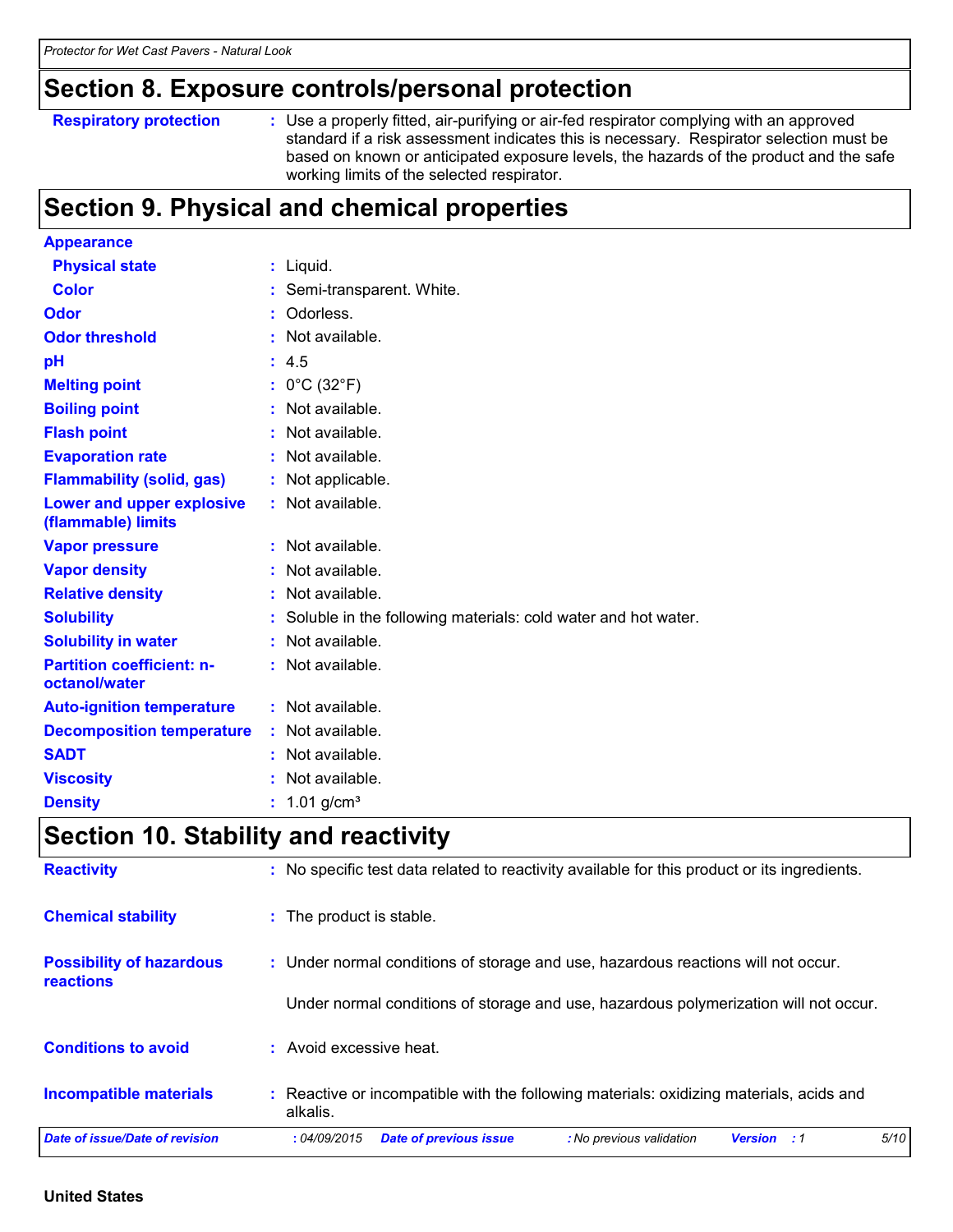### **Section 10. Stability and reactivity**

#### **Hazardous decomposition products**

Under normal conditions of storage and use, hazardous decomposition products should **:** not be produced.

### **Section 11. Toxicological information**

#### **Information on toxicological effects**

#### **Acute toxicity**

Not available.

#### **Irritation/Corrosion**

Not available.

#### **Sensitization**

Not available.

#### **Mutagenicity**

Not available.

#### **Carcinogenicity**

Not available.

#### **Reproductive toxicity**

Not available.

#### **Teratogenicity**

Not available.

#### **Specific target organ toxicity (single exposure)**

Not available.

#### **Specific target organ toxicity (repeated exposure)**

Not available.

#### **Aspiration hazard**

Not available.

#### **Information on the likely routes of exposure :** Not available.

#### **Eye contact :** No known significant effects or critical hazards. **Potential acute health effects**

| <b>Eve contact</b>  | : No known significant effects or critical hazards. |
|---------------------|-----------------------------------------------------|
| <b>Inhalation</b>   | : No known significant effects or critical hazards. |
| <b>Skin contact</b> | : No known significant effects or critical hazards. |

**Ingestion :** No known significant effects or critical hazards.

| <b>Eye contact</b>  | : No specific data. |
|---------------------|---------------------|
| <b>Inhalation</b>   | : No specific data. |
| <b>Skin contact</b> | : No specific data. |
| <b>Ingestion</b>    | : No specific data. |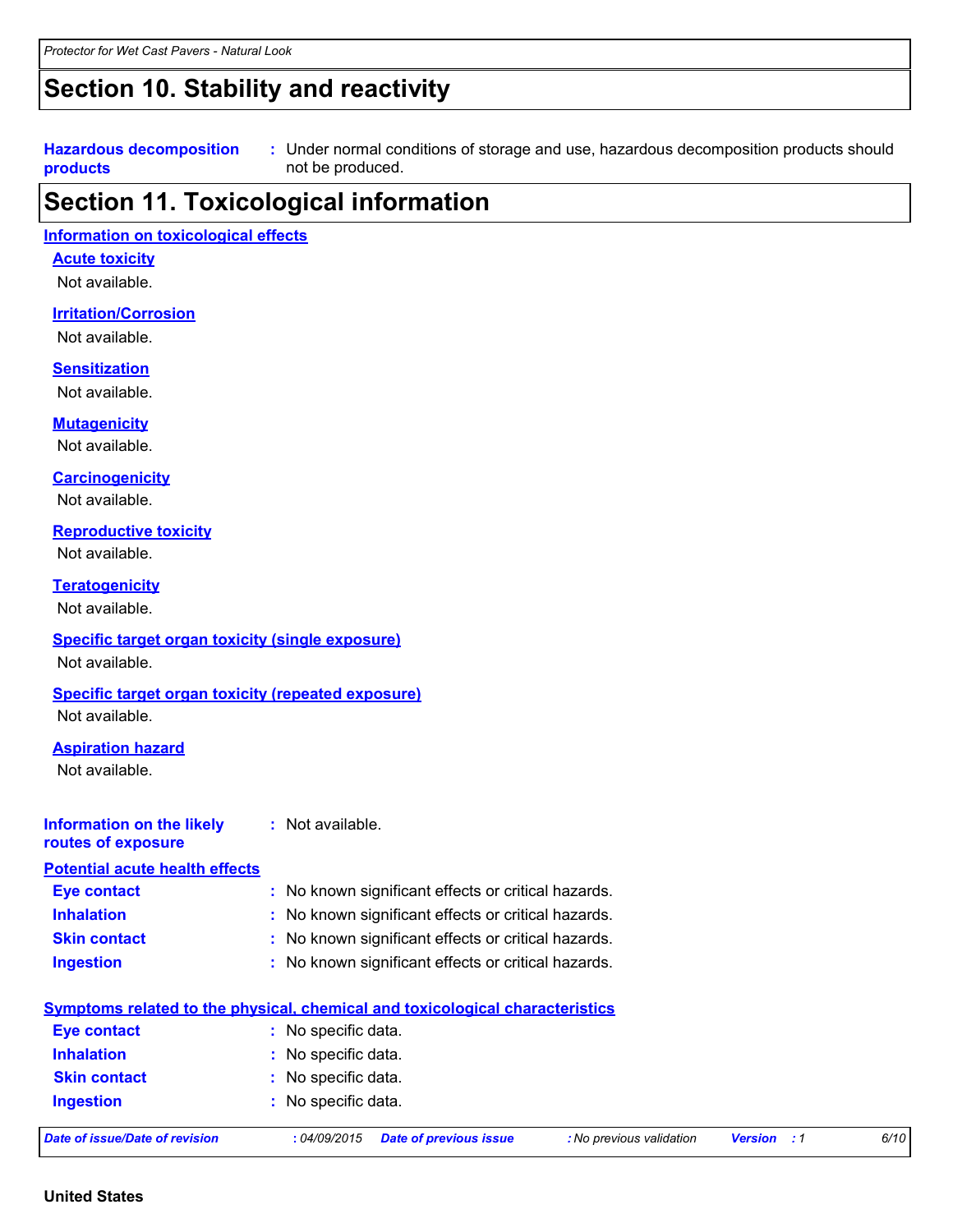## **Section 11. Toxicological information**

#### **Delayed and immediate effects and also chronic effects from short and long term exposure**

| <b>Short term exposure</b>                        |                                                     |
|---------------------------------------------------|-----------------------------------------------------|
| <b>Potential immediate</b><br>effects             | : Not available.                                    |
| <b>Potential delayed effects</b>                  | $:$ Not available.                                  |
| <b>Long term exposure</b>                         |                                                     |
| <b>Potential immediate</b><br>effects             | $:$ Not available.                                  |
| <b>Potential delayed effects : Not available.</b> |                                                     |
| <b>Potential chronic health effects</b>           |                                                     |
| Not available.                                    |                                                     |
| <b>General</b>                                    | : No known significant effects or critical hazards. |
| <b>Carcinogenicity</b>                            | : No known significant effects or critical hazards. |
| <b>Mutagenicity</b>                               | : No known significant effects or critical hazards. |
| <b>Teratogenicity</b>                             | : No known significant effects or critical hazards. |
| <b>Developmental effects</b>                      | No known significant effects or critical hazards.   |
| <b>Fertility effects</b>                          | No known significant effects or critical hazards.   |

#### **Numerical measures of toxicity**

Not available. **Acute toxicity estimates**

## **Section 12. Ecological information**

## **Bioaccumulative potential Other adverse effects** : No known significant effects or critical hazards. Not available. **Toxicity** Not available. **Persistence and degradability Soil/water partition coefficient (Koc) :** Not available. **Mobility in soil** Not available.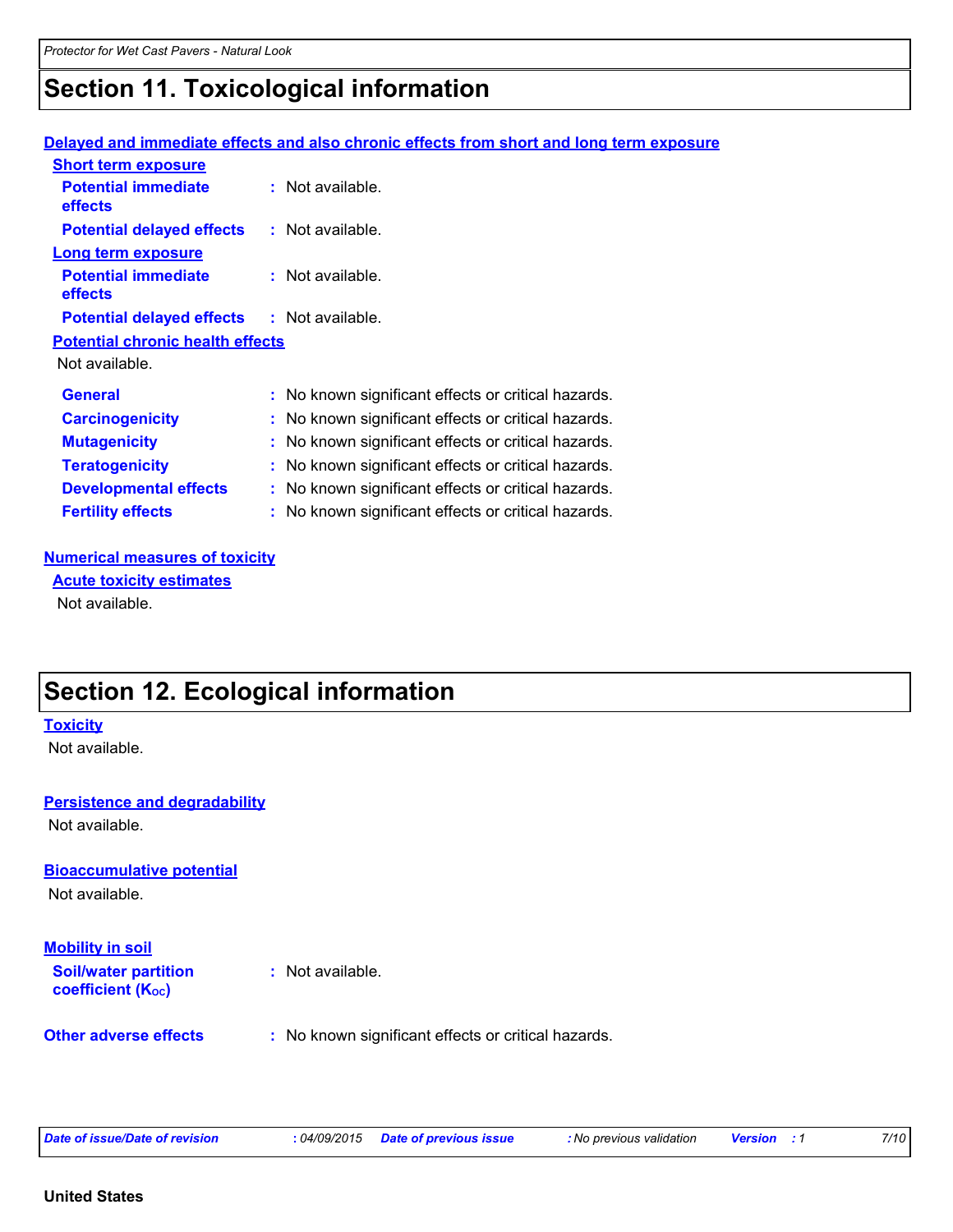### **Section 13. Disposal considerations**

|  | <b>Disposal methods</b> |  |
|--|-------------------------|--|
|  |                         |  |

**Disposal methods** : The generation of waste should be avoided or minimized wherever possible. Disposal of this product, solutions and any by-products should at all times comply with the requirements of environmental protection and waste disposal legislation and any regional local authority requirements. Dispose of surplus and non-recyclable products via a licensed waste disposal contractor. Waste should not be disposed of untreated to the sewer unless fully compliant with the requirements of all authorities with jurisdiction. Waste packaging should be recycled. Incineration or landfill should only be considered when recycling is not feasible. This material and its container must be disposed of in a safe way. Empty containers or liners may retain some product residues. Avoid dispersal of spilled material and runoff and contact with soil, waterways, drains and sewers.

### **Section 14. Transport information**

|                                      | <b>DOT Classification</b> | <b>IMDG</b>    | <b>IATA</b>              |
|--------------------------------------|---------------------------|----------------|--------------------------|
| <b>UN number</b>                     | Not regulated.            | Not regulated. | Not regulated.           |
| <b>UN proper</b><br>shipping name    | -                         |                |                          |
| <b>Transport</b><br>hazard class(es) | $\overline{\phantom{a}}$  |                | $\overline{\phantom{0}}$ |
| <b>Packing group</b>                 | $\overline{\phantom{a}}$  |                | $\overline{\phantom{0}}$ |
| Environmental<br>hazards             | No.                       | No.            | No.                      |
| <b>Additional</b><br>information     | $\overline{\phantom{0}}$  |                |                          |

**Special precautions for user Transport within user's premises:** always transport in closed containers that are **:** upright and secure. Ensure that persons transporting the product know what to do in the event of an accident or spillage.

**Transport in bulk according to Annex II of MARPOL 73/78 and the IBC Code :** Not available.

## **Section 15. Regulatory information**

| <b>U.S. Federal regulations</b>                                                   |              | : United States inventory (TSCA 8b): Not determined.<br>Clean Water Act (CWA) 311: sodium hydroxide |                          |                    |      |
|-----------------------------------------------------------------------------------|--------------|-----------------------------------------------------------------------------------------------------|--------------------------|--------------------|------|
| <b>Clean Air Act Section 112</b><br>(b) Hazardous Air<br><b>Pollutants (HAPS)</b> | : Not listed |                                                                                                     |                          |                    |      |
| <b>Clean Air Act Section 602</b><br><b>Class I Substances</b>                     | : Not listed |                                                                                                     |                          |                    |      |
| <b>Clean Air Act Section 602</b><br><b>Class II Substances</b>                    | : Not listed |                                                                                                     |                          |                    |      |
| Date of issue/Date of revision                                                    | :04/09/2015  | <b>Date of previous issue</b>                                                                       | : No previous validation | <b>Version</b> : 1 | 8/10 |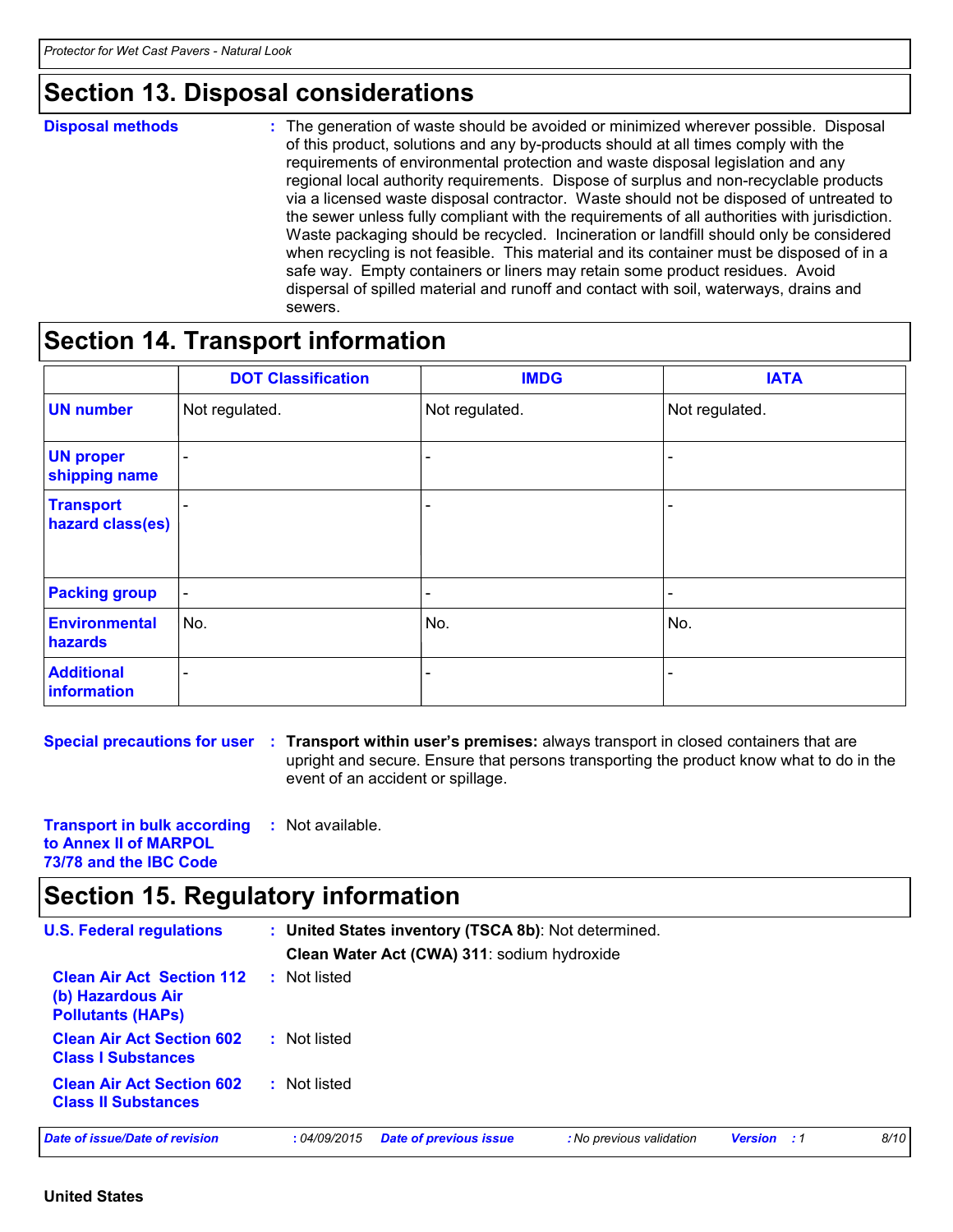## **Section 15. Regulatory information**

| <b>DEA List I Chemicals</b><br>(Precursor Chemicals)         | : Not listed                                                                                                         |
|--------------------------------------------------------------|----------------------------------------------------------------------------------------------------------------------|
| <b>DEA List II Chemicals</b><br><b>(Essential Chemicals)</b> | : Not listed                                                                                                         |
| <b>SARA 302/304</b>                                          |                                                                                                                      |
| <b>Composition/information on ingredients</b>                |                                                                                                                      |
| No products were found.                                      |                                                                                                                      |
| <b>SARA 304 RQ</b>                                           | : Not applicable.                                                                                                    |
| <b>SARA 311/312</b>                                          |                                                                                                                      |
| <b>Classification</b>                                        | : Not applicable.                                                                                                    |
| <b>Composition/information on ingredients</b>                |                                                                                                                      |
| No products were found.                                      |                                                                                                                      |
| <b>SARA 313</b>                                              |                                                                                                                      |
| Not applicable.                                              |                                                                                                                      |
| <b>State regulations</b>                                     |                                                                                                                      |
| <b>Massachusetts</b>                                         | : None of the components are listed.                                                                                 |
| <b>New York</b>                                              | : None of the components are listed.                                                                                 |
| <b>New Jersey</b>                                            | : None of the components are listed.                                                                                 |
| <b>Pennsylvania</b>                                          | : None of the components are listed.                                                                                 |
| <b>California Prop. 65</b>                                   |                                                                                                                      |
|                                                              | <b>WARNING:</b> This product contains less than 0.1% of a chemical known to the State of California to cause cancer. |
|                                                              |                                                                                                                      |

| Ingredient name | <b>Cancer</b> | <b>Reproductive</b> | No significant risk<br>level | <b>Maximum</b><br>acceptable dosage<br><b>level</b> |
|-----------------|---------------|---------------------|------------------------------|-----------------------------------------------------|
| 1,4-dioxane     | Yes.          | No.                 | Yes.                         | No.                                                 |

## **Section 16. Other information**

**Hazardous Material Information System (U.S.A.)**



**Caution: HMIS® ratings are based on a 0-4 rating scale, with 0 representing minimal hazards or risks, and 4 representing significant hazards or risks Although HMIS® ratings are not required on SDSs under 29 CFR 1910. 1200, the preparer may choose to provide them. HMIS® ratings are to be used with a fully implemented HMIS® program. HMIS® is a registered mark of the National Paint & Coatings Association (NPCA). HMIS® materials may be purchased exclusively from J. J. Keller (800) 327-6868.**

**The customer is responsible for determining the PPE code for this material.**

**National Fire Protection Association (U.S.A.)**